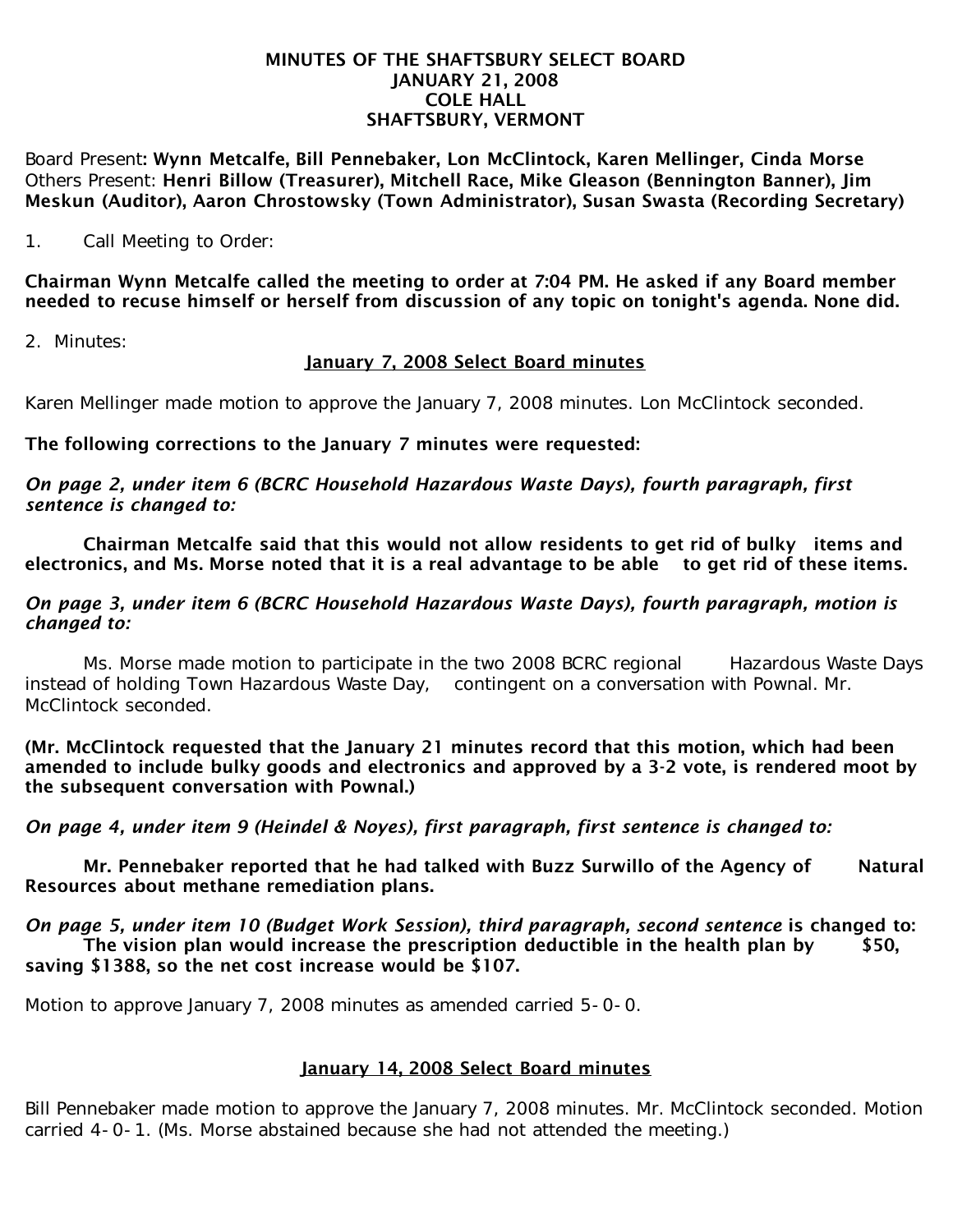3. Warrants:

### The following warrants were presented for approval:

| <b>Transfer Warrant:</b> | \$56,999.74 |
|--------------------------|-------------|
| AP Warrant #33:          | \$28,827.95 |
| Payroll Warrant #29:     | \$8,762.39  |

Ms. Morse made motion to pay warrants. Mr. McClintock seconded. Motion carried 5-0-0.

### 4. Public Comments:

Jim Meskun came forward to present a matter concerning the Walter Hooke Memorial Fund. He said that he was speaking both as a member of the Town auditors and as a veteran.

Mr. Meskun said that the Veterans Committee proposes to change the name of the fund to the Walter Hooke Memorial Veterans Fund. This would not change the use of the fund, which could still be used for anything the Town wants, but would honor Mr. Hooke as a World War II veteran. The Town auditors support the name change. Mr. Meskun noted that the fund will be used to add names of veterans to the wall downstairs.

Ms. Morse asked if Mr. Hooke had named the fund, and Mr. Meskun replied that he does not know. He said that Mr. Hooke is still alive, living in Cambridge, NY, and that they intend to get in touch with him to find out his views on the name change.

Ms. Morse said that the Trustees of Public Funds have been putting together documentation on funds. Mr. Meskun said that the Hooke Fund is not under the Trustees, but is a separate fund.

Ms. Morse and Mr. Pennebaker stated that they would prefer to wait until someone speaks with Mr. Hooke to see if they can determine what he wants. It was the consensus of the Board, with which Mr. Meskun agreed, to postpone action on the name change.

5. Other Business:

Mr. Pennebaker gave an update on methane remediation. He stated that he has been trying to model possible systems, and that the most promising one is a vent on the landfill cap. He said that even the smallest commercially available pump would be sufficient for this purpose.

Mr. Pennebaker will explore costs. He would like to get a professional engineer to do the work. Aaron Chrostowsky said that Jon Andres has not read the documentation yet. Mr. Pennebaker gave Mr. Chrostowsky a document for Mr. Andres.

Mr. McClintock discussed possible costs associated with a Town noise ordinance. He said that he had contacted the court manager of the Judicial Bureau, and was told that they do handle municipal ordinances.

He had also spoken with the captain of the sheriff's department, who told him that it would cost \$25.50 per hour to have a sheriff respond to a call, with a minimum of four hours for each call. The Town would also be billed for each court appearance.

Mr. McClintock stated that he had estimated two calls per month, at a cost of \$2450 per year, plus \$800 in court costs. The total might be as much as \$4000-\$5000 per year on noise complaints. He concluded that it is not financially viable for the Town to have a noise ordinance. Mr. McClintock would like the Board to reconsider the noise ordinance at their next meeting, and discuss removing it from the Planning Commission agenda.